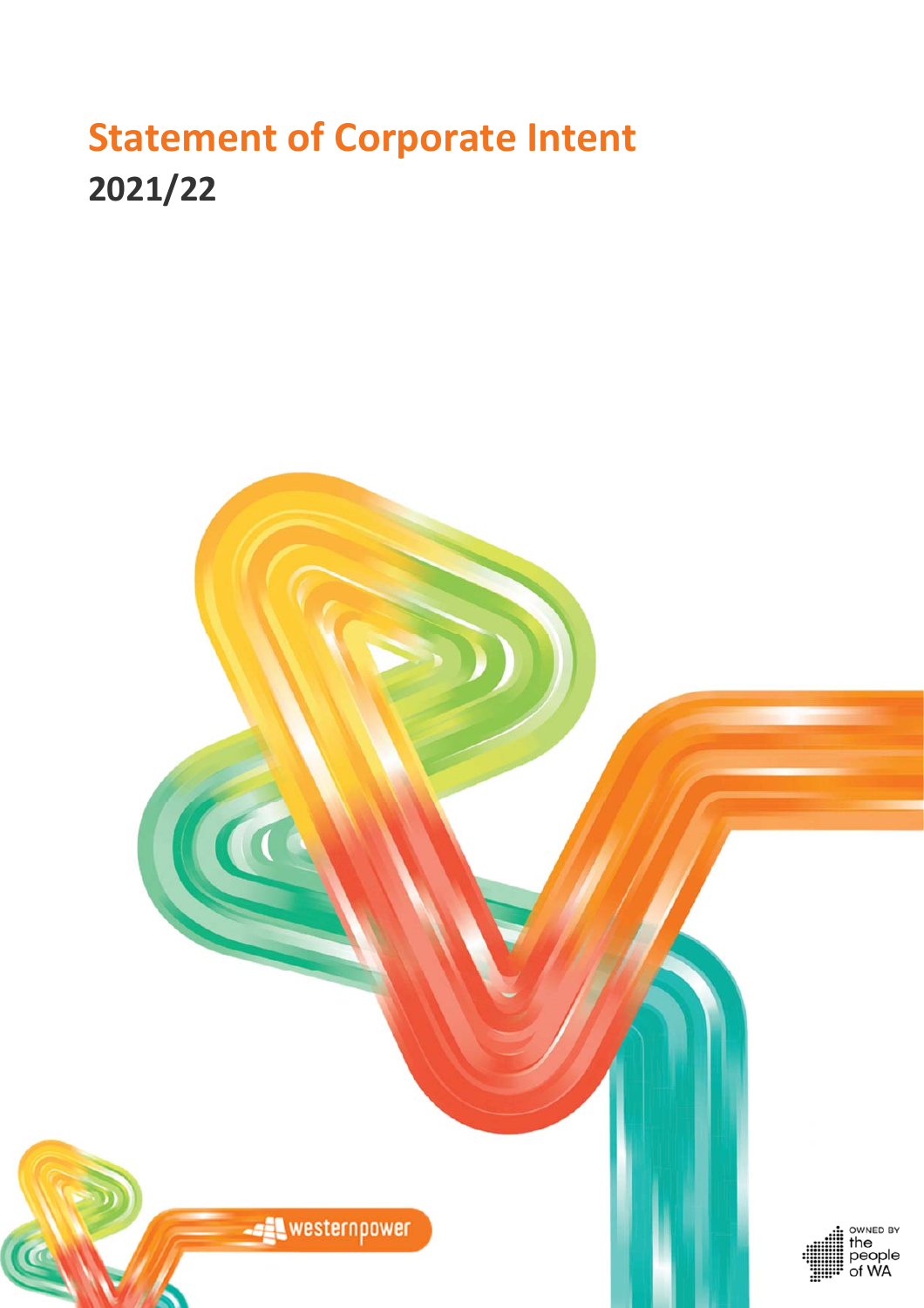## **Statement of Corporate Intent**

The Statement of Corporate Intent (SCI):

Is prepared in accordance with Part 5 of the *Electricity Corporations Act 2005 (WA)* (the Act).

Documents the level of performance for the 2021/22 financial year agreed between Western Power and the Minister for Energy, with the concurrence of the Treasurer.

Reflects the business intentions of Electricity Networks Corporation (trading as Western Power) for the financial year 2021/22.

Complies with section 99 of the Act by outlining Western Power's:

- a. objectives, functions, main undertakings and performance targets for the year
- b. community service obligations
- c. dividend and accounting policies
- d. obligations to inform the Minister

Is consistent with Western Power's *2021/22* Strategic Development Plan written in the Statement of Expectations format.

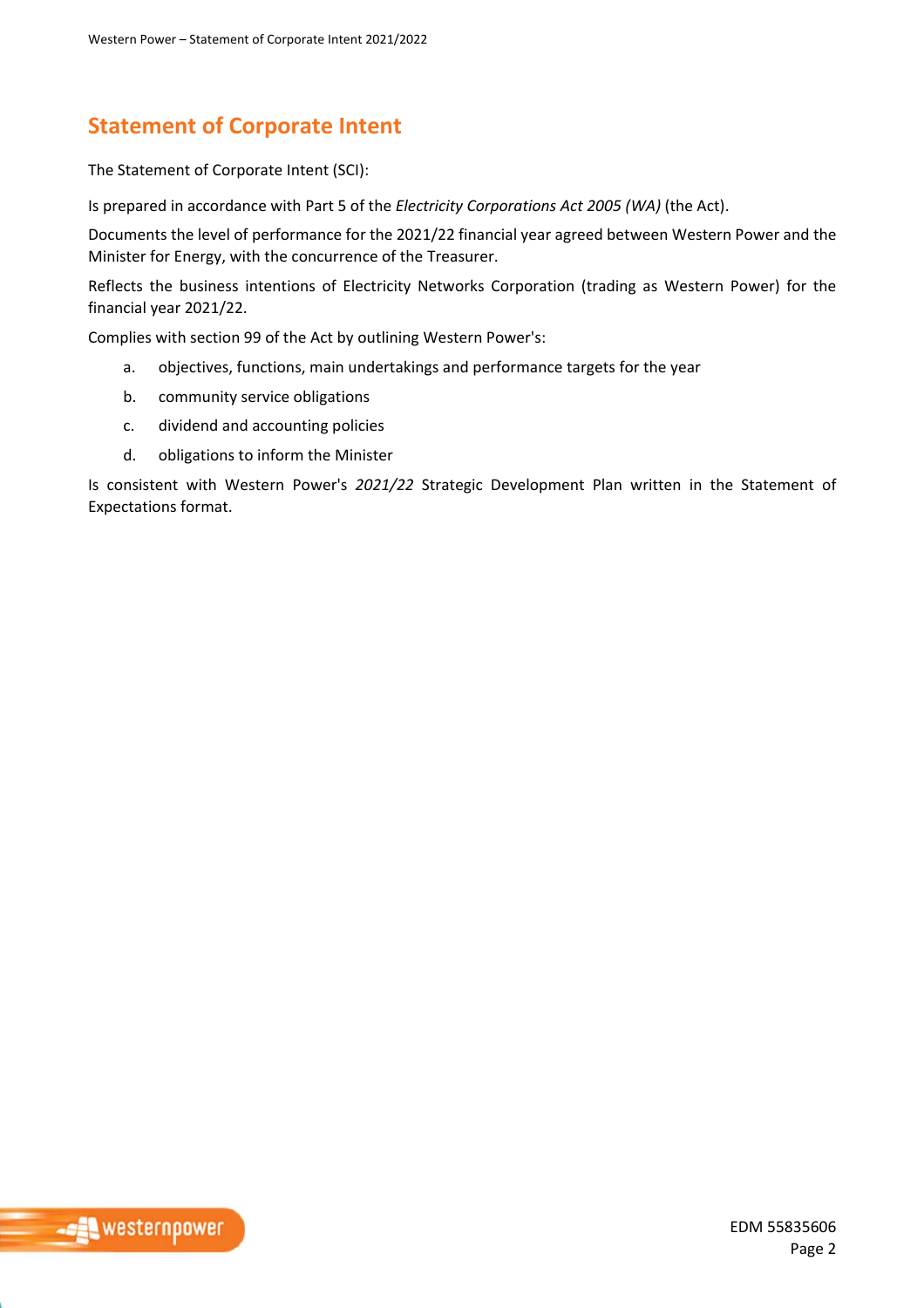## **Contents**

| $\mathbf{1}$ . |                                                                 |  |
|----------------|-----------------------------------------------------------------|--|
| 2.             |                                                                 |  |
| 3.             |                                                                 |  |
|                |                                                                 |  |
|                |                                                                 |  |
|                |                                                                 |  |
| 4.             |                                                                 |  |
|                | BORROWINGS - FORECAST BORROWINGS & GOVERNMENT GUARANTEE FEE  12 |  |
|                |                                                                 |  |
|                |                                                                 |  |
| 5.             |                                                                 |  |
|                |                                                                 |  |
|                | COMMUNITY SERVICE OBLIGATIONS (CSOs) AND OTHER PAYMENTS FROM    |  |
|                |                                                                 |  |

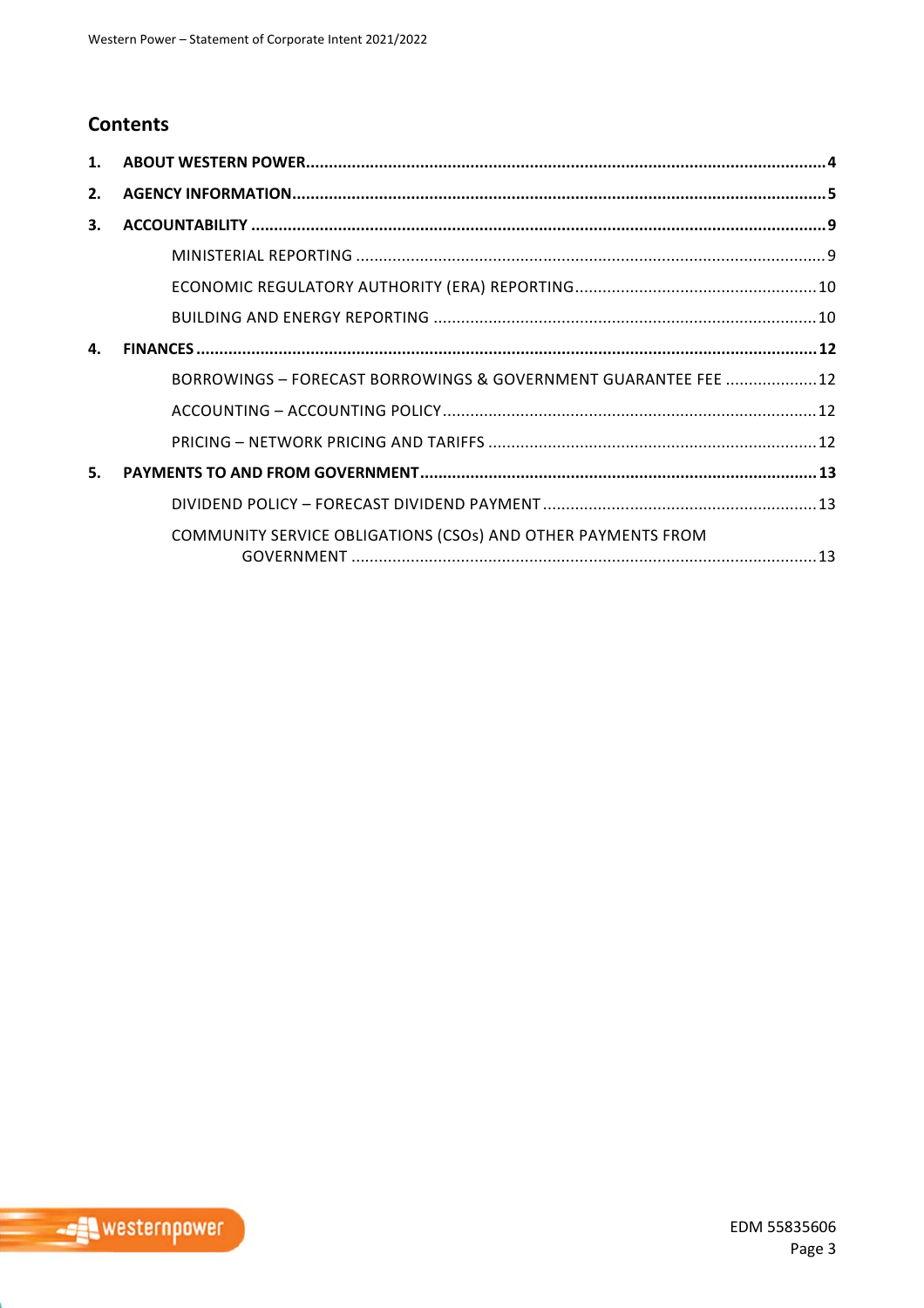## **1. ABOUT WESTERN POWER**

Western Power is here to 'Power the lives of the Western Australian community'. We best do that by moving to the modular grid. 'Our community' ‐ the 2.3 million Western Australians tell us they want more **reliable** and increasingly '**renewable**' electricity at a **fair price**, and a network that keeps costs low and supports future economic opportunities and **jobs**.

To best meet these community expectations, **we need to move as safely, and as affordably as possible to the "modular" version of the grid**, during a period of major technological change. The strategy lays out ways to do this. This will take a decade of transformational investment in existing assets and new technology to support a community of 3 million Western Australians by 2031. But we're up for the challenge.

The "modular grid" comprises three zones:

- a tightly **meshed urban network** involving underground assets that will service the majority of our customers for decades to come;
- a **hybrid network** of mostly overhead assets but new technologies like stand‐alone power systems where possible (think the Perth Hills); and,
- an **autonomous stand‐alone network** of remote power systems (think stand‐alone power systems and microgrids).

Western Power's largest customer base will always be in the urban population areas. For **metropolitan customers**, we will focus where possible on undergrounding assets, and facilitating ever increasing amounts of renewable and Distributed Energy Resources (DER) – everything from rooftop solar panels to large‐scale wind farms.

For **regional customers**, the modular grid will mean new ways of delivering power like stand‐alone power systems (SPSs) and microgrids where appropriate. Although much of our rural network is ageing, there will still be many poles and wires to maintain and we will still need to respond to faults and outages as reliably and safely as we do now. Our depot network will remain, supporting regional communities.

And in between those two areas, we'll have a **hybrid network**. A mix of a largely overhead power network, with new technology options like standalone power systems where they make sense.

#### **We will be ready for half the community's electricity to be supplied by renewable sources by 2031.**

We will enable this increasingly renewable future for the community by improving DER integration and coordination (our so‐called Distribution System Operator (DSO) functions) with the help of things like advanced meter infrastructure (AMI), modernised connection standards for DER, and greater amounts of grid‐connected storage to help balance periods of low demand and intermittent supply.

This will also help us  $-$  in a prudent way  $-$  plan for more electric vehicles, without overinvesting in the technology before the cars' broad adoption. Underground cables have greater capacity for EVs when they arrive, and AMI can help us with data to manage this new load.

As a statutory corporation Western Power is also governed by an independent Board. The Board is responsible for the performance of the functions (through governance and delegation), determining the policies and controlling the affairs of Western Power.

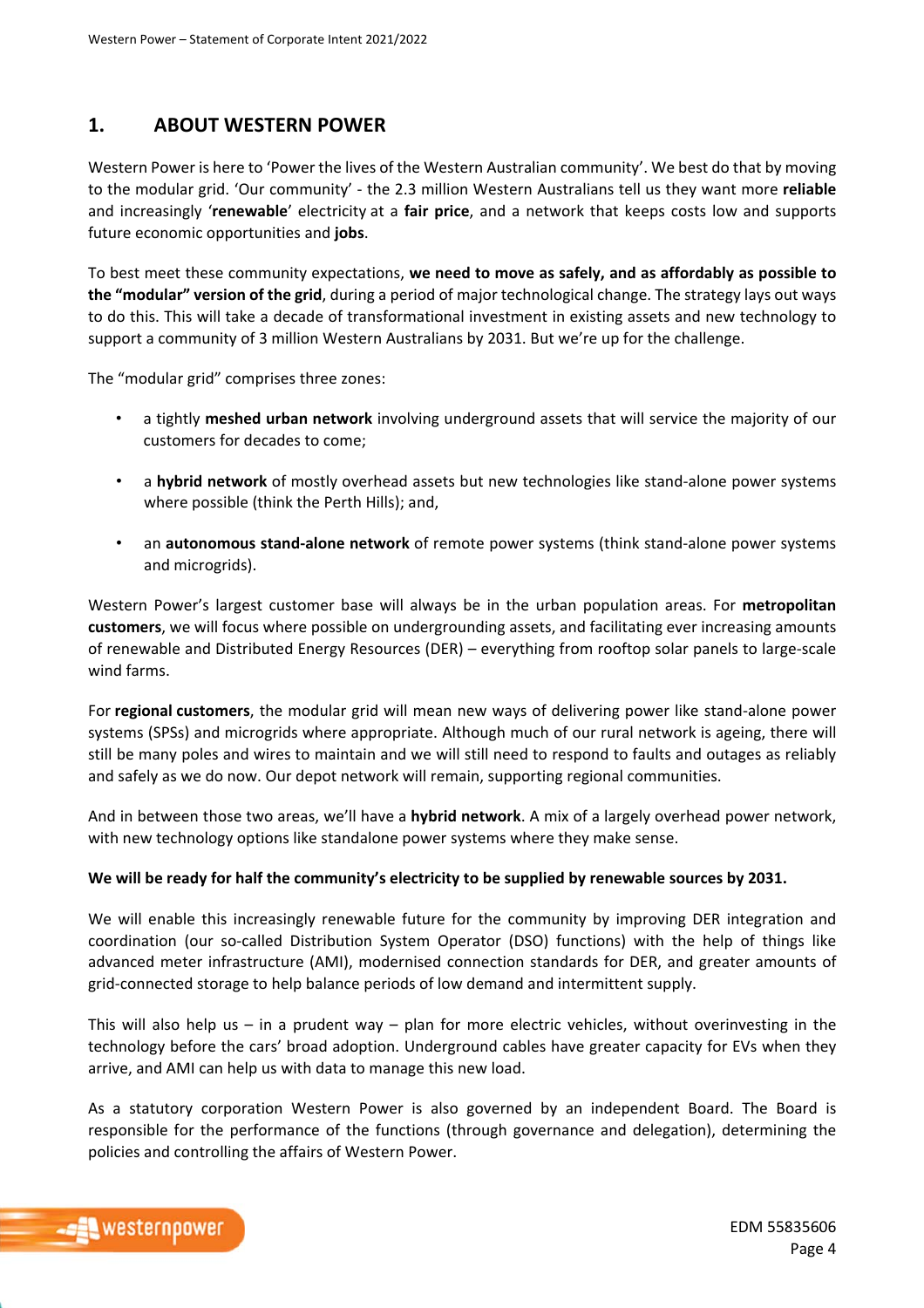## **2. AGENCY INFORMATION**

#### **CONTEXT**



#### *Main undertakings for the relevant financial year*

In 2021/22, Western Power plans to invest \$834.2 million<sup>1</sup> of capital expenditure in the network. The expenditure will maintain our safety and reliability. The capital expenditure initiatives are comprised of the following investment categories:

- 1. **Government Initiatives** ‐ Under the current round of the State Underground Power Program (round six), Western Power, in partnership with the State Government and local councils, is improving customer experiences through investment in Western Australia's suburbs. Seventeen areas/suburbs in Perth will receive underground power. Around 18,000 properties will benefit from underground power in this round through an investment of \$26.2 million.
- 2. **Growth** ‐ Growth capital expenditure (both transmission and distribution) is typically one of the largest areas of investment for an energy network business. Western Power is committed to connecting customers and investing in infrastructure to support the State's economy, with \$148.7 million allocated for customer-driven works and \$48.1 million in network capacity expansion and Major Projects in 2021/22.
- 3. **Safety [modular grid transition]** Western Power's safety program includes traditional investments in pole management, conductor management, connection management and bushfire management as well as investment in alternative technological solutions in place of traditional network replacement, where its network reaches end of life. This includes replacing overhead network assets with underground power or, ultimately, removing network assets altogether where electricity can be supplied cost effectively via a standalone solution, with safety and improved electricity supply

 $<sup>1</sup>$  This excludes amounts for gifted assets which is in the Growth category.</sup>

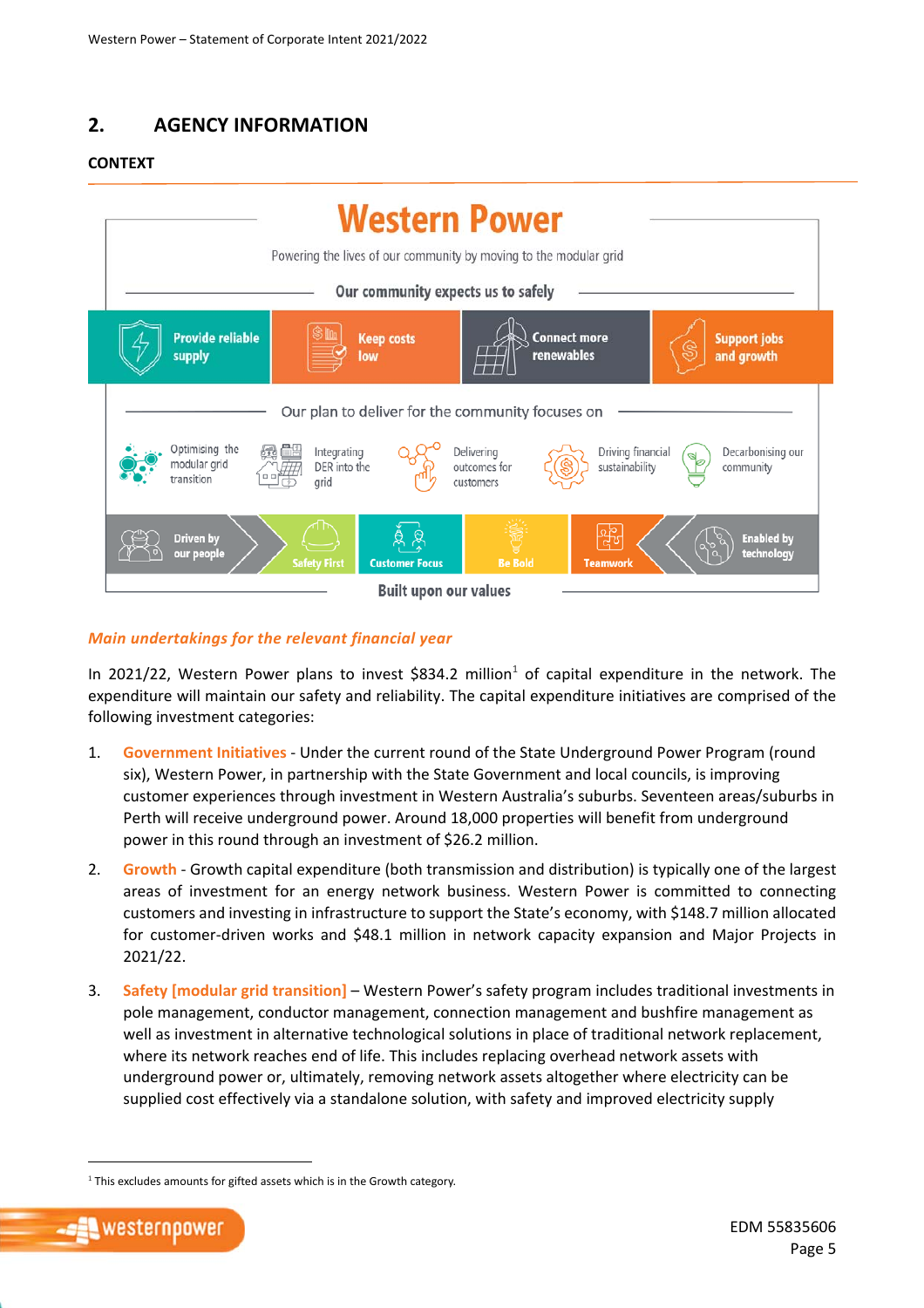reliability benefits. Western Power plans to invest \$273.8 million of capital expenditure in safety programs in 2021/22 to maintain the safety of the network. Key investments include:

- **Grid Transformation** ‐ \$12.6 million has been allocated in 2021/22 for the Network Renewal Undergrounding Program Pilot to replace the distribution overhead network with a new underground system in four pilot locations where assets are coming to the end of their service life. This program will initially benefit around 3,000 customers and provide new ways for Local Government Authorities and residents to access affordable underground power that will improve their power reliability, streetscapes and property values; and
- **Service Connection Condition Monitoring** ‐ through the WA Recovery Plan, \$7.6 million has been allocated in 2021/22 to the Service Connection Condition Monitoring project (reliant on the Advanced Metering Infrastructure program referenced under Service). This project runs over two years and will retrofit 180,000 meters to become advanced meters, boosting the number expected to be operational on the network to close to half a million by June 2022. Advanced meters will provide Western Power with improved visibility of power flows on the network, with improved safety outcomes. If a home has an advanced meter installed Western Power will receive an alert if there are unusual patterns in the electricity flows, which can indicate a possible fault on the service connection to a customer's property.
- **Standalone Power Systems**  following amendments to the *Electricity Industry Act 2004* in April 2020, Western Power can now install standalone power systems in place of traditional network investment and decommission existing network assets. Western Power expects to finalise a procurement process for delivery of 118 systems in 2021/22.
- 4. **Service [integrating DER]** ‐ Service covers investment in regulatory compliance, reliability driven asset replacement, metering, business support, IT (including supervisory control and data acquisition) and corporate real estate. This investment includes Western Power's advanced metering infrastructure program, including advanced meters and radio mesh telecommunications devices. The deployment includes communications infrastructure to monitor two-way flows on the electricity network, which is likely to increase as demand for solar PV and electric vehicles continues to grow. Western Power intends to invest \$328.9 million in this category in 2021/22.
- 5. **WA Recovery Plan ‐** Western Power is working with Government to deliver key election commitments, such as transforming the East Perth Power Station site into a vibrant waterfront community and Service Connection Condition Monitoring as noted in the Safety section above.

The majority of Western Power's operating expenditure is for recurrent network operating and maintenance activities required to deliver service levels consistent with historical performance. Western Power will maintain and refine its focus on operating efficiency based on reductions through delivery of the strategic plan.

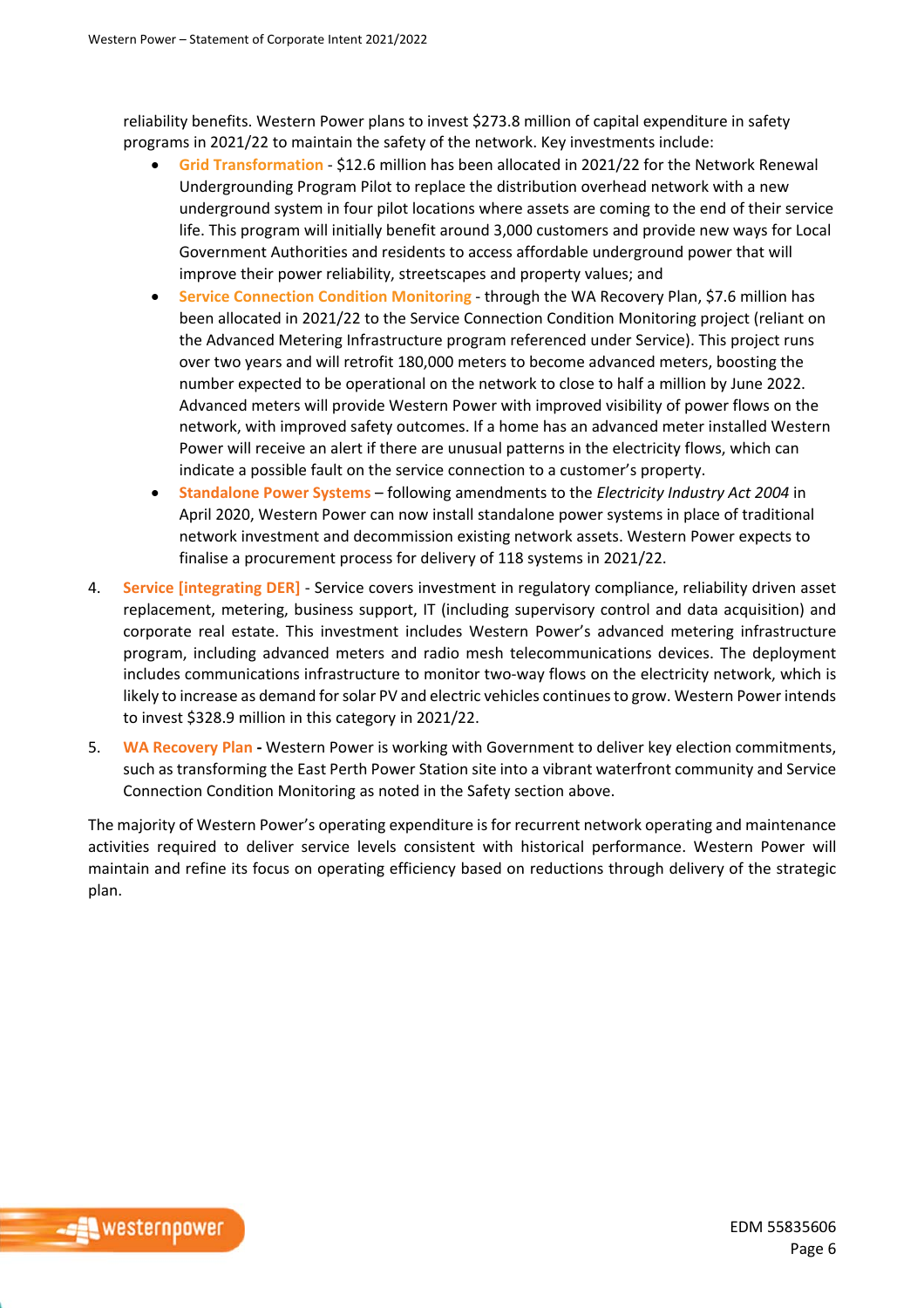#### *Matters that may be agreed upon between the Minister and the Board*

#### **WA Jobs Plan**

The State Government has launched its WA Jobs Plan with the aim of diversifying the State's economy and create jobs for Western Australians.

Western Power has an important role in supporting jobs and growth for Western Australians. The Government expects Western Power to keep grid costs low to encourage industry development and business investment, leverage its procurement activities to preference local business, deliver 900 stand‐alone power systems over five years and maintain the capability of its internal workforce to deliver its annual works program.

Further, the State Government recognises the importance of sector coupling and the critical role electricity grids have in enabling future growth in a decarbonised economy. The Government expects Western Power to enable other aspects of the WA Jobs Plan, including but not limited to:

- **Climate Policy** to achieve net zero emissions by 2050
- **Renewable Hydrogen Industry** to enable the State to become a significant producer, exporter and user of renewable hydrogen
- **Future Battery Industry Strategy** to grow the State into a world‐leading exporter of future battery minerals, materials and technologies
- **Delivery of METRONET** to transform Perth's public transport system. Significant network augmentation and relocation is required to enable other government agencies to deliver this community infrastructure
- **Electric Vehicle Strategy** to support decarbonising the transport sector

#### *Government Trading Enterprise specific requirements*

#### **Service Standard Benchmarks**

The approval of the Access Arrangement by the Economic Regulation Authority (ERA) includes the service standard benchmark levels and targets for network and service performance. The ERA monitors Western Power's actual service standard performance against these benchmarks and publicly discloses the results on an annual basis.

The service standard benchmarks in the fourth Access Arrangement apply to reference services for: distribution, transmission, street lighting, supply abolishment and remote de‐energise and re‐energise services. During 2021/22 Western Power will aim to meet these benchmarks.

#### **Western Power's Fifth Access Arrangement**

Access to Western Power's network is regulated under the Electricity Networks Access Code 2004 (Access Code), which requires Western Power to submit a revised access arrangement to the ERA every five years. Western Power is required to submit its proposed access arrangement for its fifth access period (AA5) to the ERA by 1 February 2022. AA5 will cover the five‐year period 1 July 2022 to 30 June 2027.

The final decision for AA5 will not be published until early 2023 therefore, the actual commencement of AA5 will be one year later (ie. 1 July 2023). This results in what is termed a gap year (1 July 2022 – 30 June 2023). A similar issue arose with the extension of AA4.

Western Power is proposing to apply the same gap year concept for AA5 as applied in AA4. This means Western Power will continue to have a five‐year Access Arrangement period for AA5, with forecast operating and capital expenditure for all five years to be approved as part of the access arrangement determination process. However, it will be necessary to agree up front certain key principles to apply in the gap year only,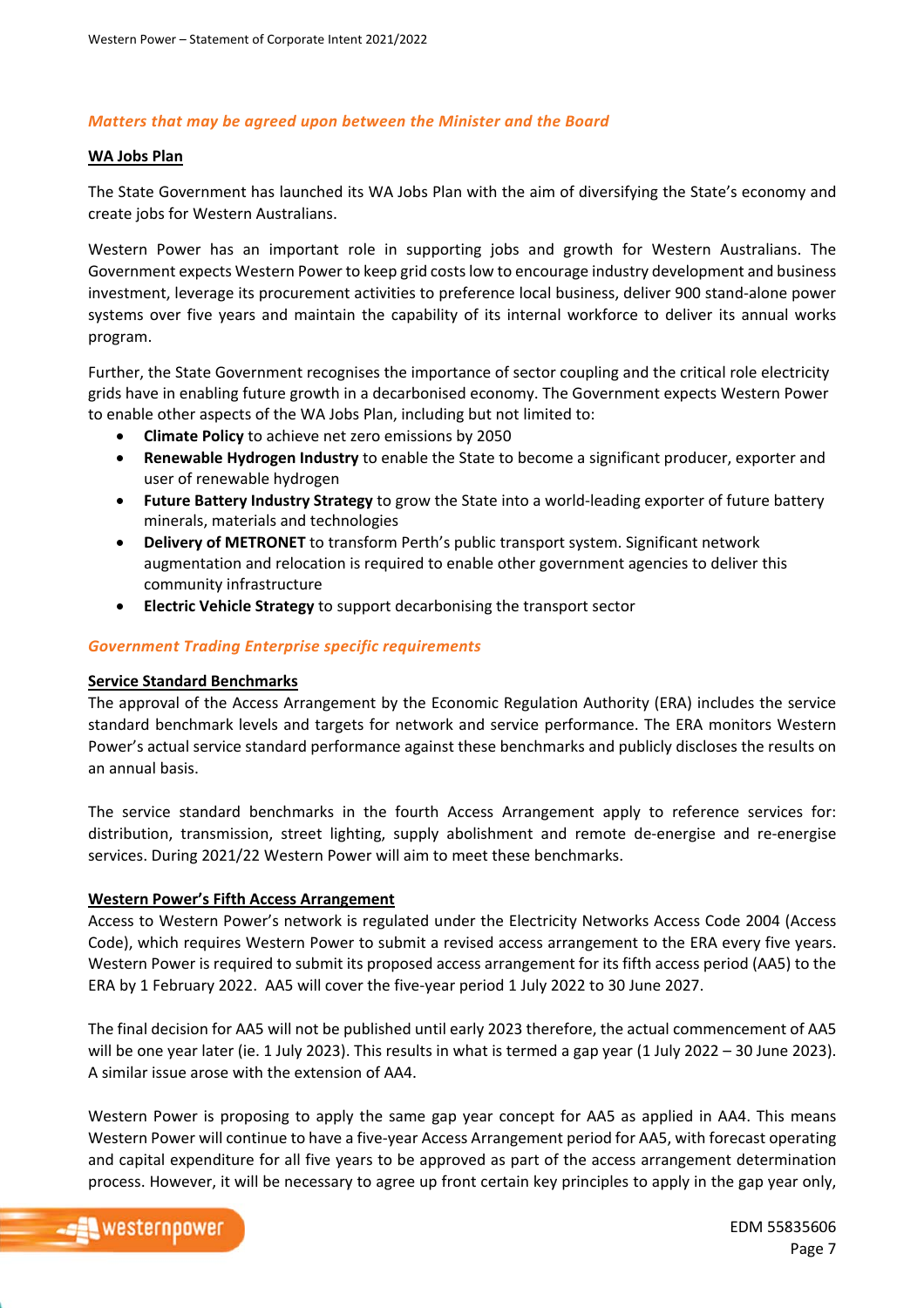as the AA5 determination process will not be finalised in time for 1 July 2022. These principles include the prices that will be in effect for the 2022/23 price list, the service standard benchmarks to apply in 2022/23 and how to apply, if at all, incentive frameworks in 2022/23. The details of the arrangements for the gap year will be published in 2022/23 Statement of Corporate Intent.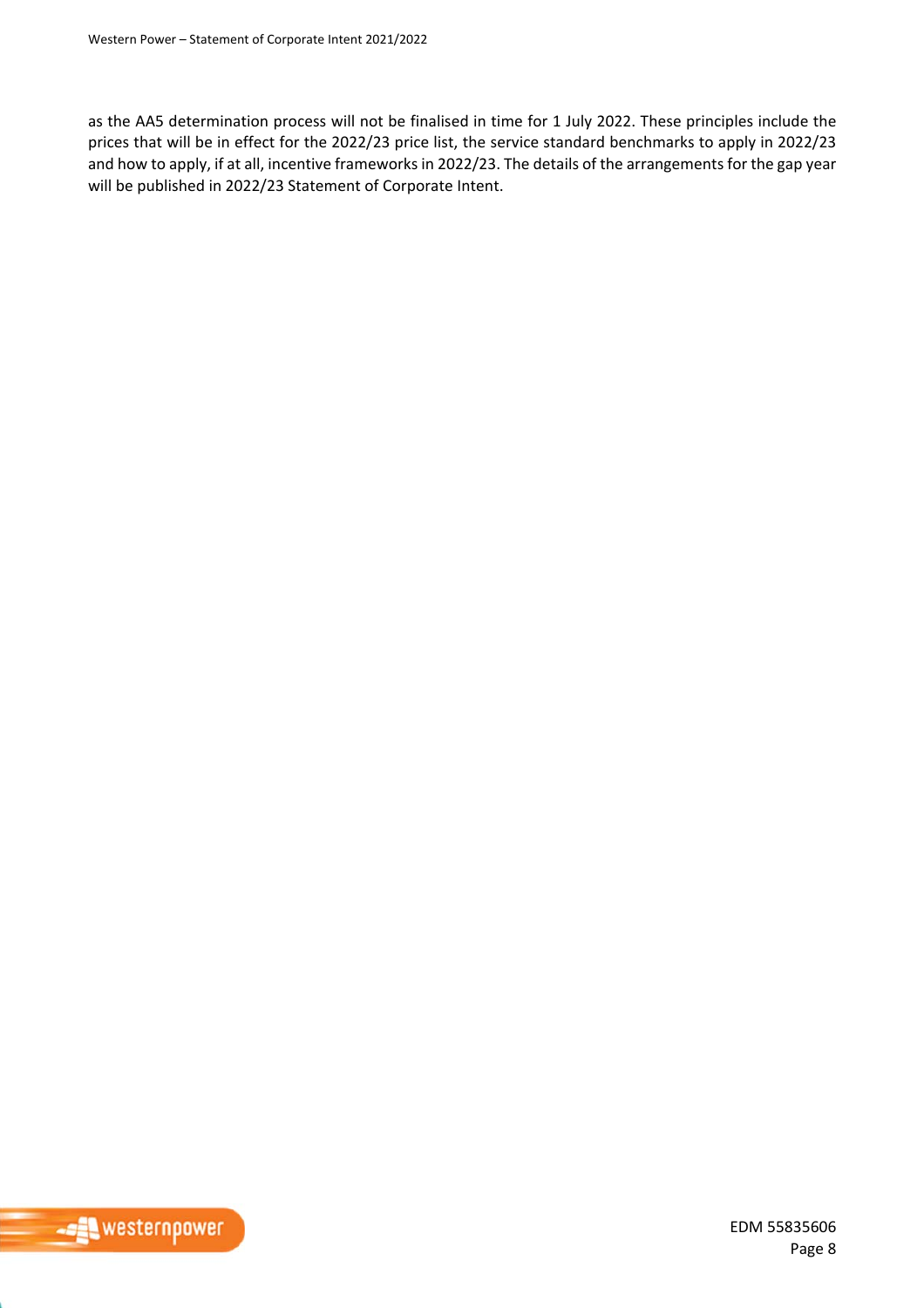## **3. ACCOUNTABILITY**

#### **MINISTERIAL REPORTING**

To meet the reporting requirements as outlined in the Act, Western Power will provide the Minister for Energy with the following information:

#### *Quarterly reporting*

Western Power will provide the Minister and the Western Australian Treasurer with a quarterly report for the first three quarters of the financial year.

Quarterly reports will detail year‐to‐date performance of the business, provide comparisons to Statement of Corporate Intent targets and highlight any significant issues. The business will submit the quarterly reports in accordance with the requirements of section 106 of the Act.

The quarterly reports will be provided to the Minister for Energy and the Treasurer within one month of the end of the quarter.

#### *Annual reporting*

An Annual Report will be provided to the Minister, following the end of the financial year within the time specified by the Act.

In addition to the financial statements, the Annual Report will include an overview of major achievements, a comparison of performance with the Statement of Corporate Intent targets and other information required to be included by the Act.

#### *Other operational reports*

In addition to quarterly and annual reports, the Act requires that the Minister for Energy be provided with:

- A Strategic Development Plan (SDP) / Statement of Expectations (SoE) and a one‐year Statement of Corporate Intent (SCI)
- A report on staff compliance with any Board‐issued codes of conduct
- Any information in Western Power's possession requested by the Minister.

#### *Quarterly network safety performance reporting*

Western Power will provide quarterly reports on network safety performance outcomes to the Minister and the Director of *Building & Energy*. The report is in accordance with regulation 32 of the *Electricity (Network Safety) Regulations 2015.* 

#### *Quarterly overseas travel reporting*

Western Power will provide quarterly reports to the Minister summarising overseas travel undertaken by each government officer, in accordance with Premier's Circular as updated from time to time.

#### *Six monthly consultancy reporting*

Western Power will provide six monthly reports summarising consultants engaged during the period for tabling in Parliament, in accordance with Premier's Circular as updated from time to time.

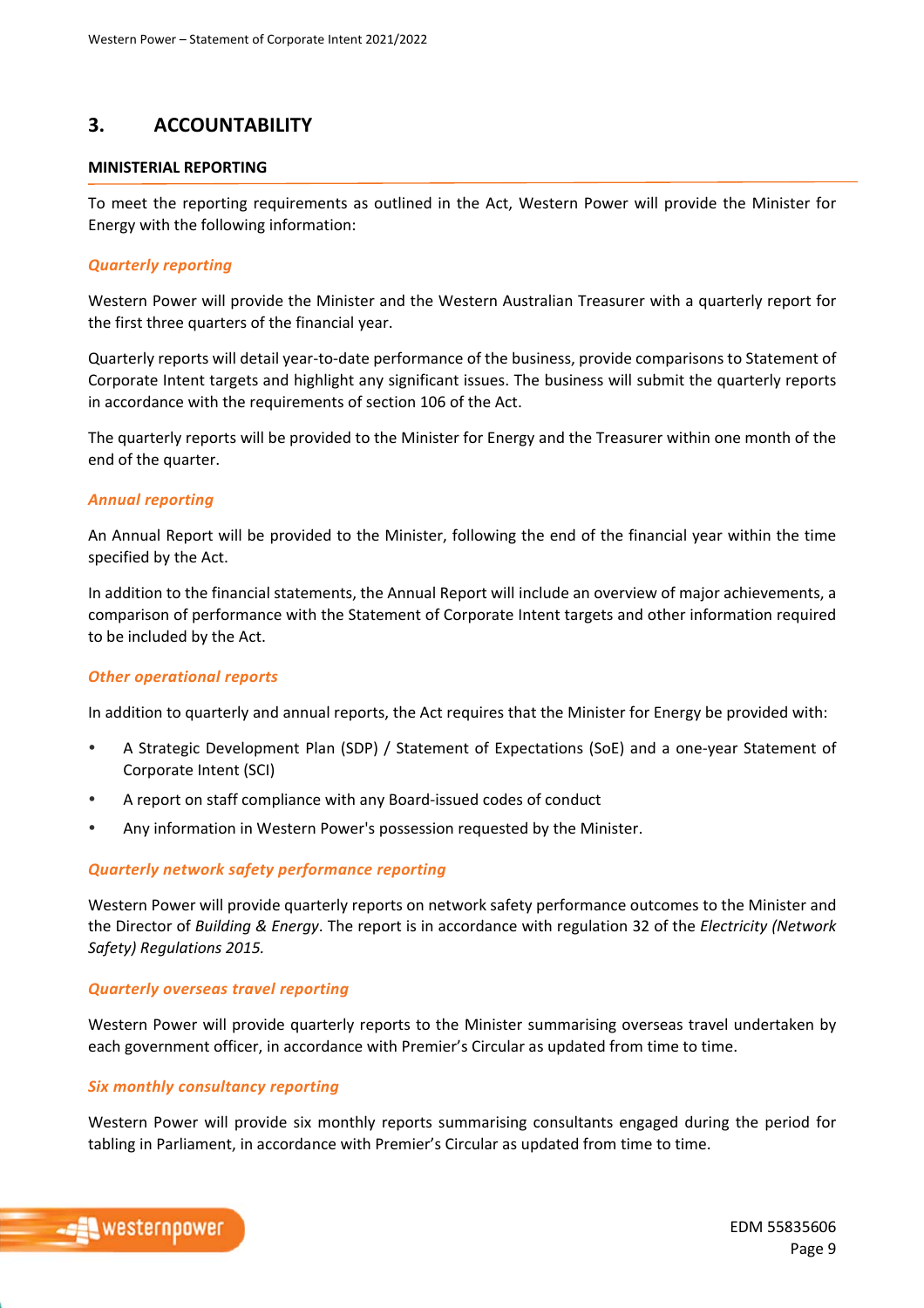#### *State of the Infrastructure reporting*

Western Power will provide a report to the Minister on the state of our infrastructure. The report is in accordance with one of the actions identified in the Government's Response to Report 14 of the Legislative Council's Standing Committee on Public Administration.

#### *Engagement*

Western Power engages with a range of different stakeholder groups across Australia. Western Power will engage productively and collaboratively with its stakeholders including Members of Parliament, members of the public, local communities, retailers, generators, supply chain partners, industry and relevant representative bodies.

Western Power will also continue to meet with:

- the Minister on a monthly basis
- Energy Policy WA and the Department of Treasury on a fortnightly basis
- the other energy GTEs via a joint meeting on a quarterly basis (including the Minister for Energy, Energy Policy WA, Synergy and Horizon Power)

#### **ECONOMIC REGULATORY AUTHORITY REPORTING**

Western Power has several statutory and licence obligations which require information to be provided, primarily:

- Performance Audit and Asset Management System Review Report (every three years)
- Annual Reliability and Power Quality Report (annual)
- Metering Code Performance Report (annual)
- Electricity Licence Reporting Data Sheets Distribution (annual)
- Electricity Licence Reporting Data Sheets NQR Code (annual)
- Service Standard Performance Report
- Annual Compliance Report

#### **BUILDING AND ENERGY REPORTING**

Western Power will provide a report on the annual Network Safety Performance objectives. This is supplemented by quarterly performance updates published on the Western Power website and notification of notifiable incidents, within the required period as they occur, as directed by Electrical Safety regulations.

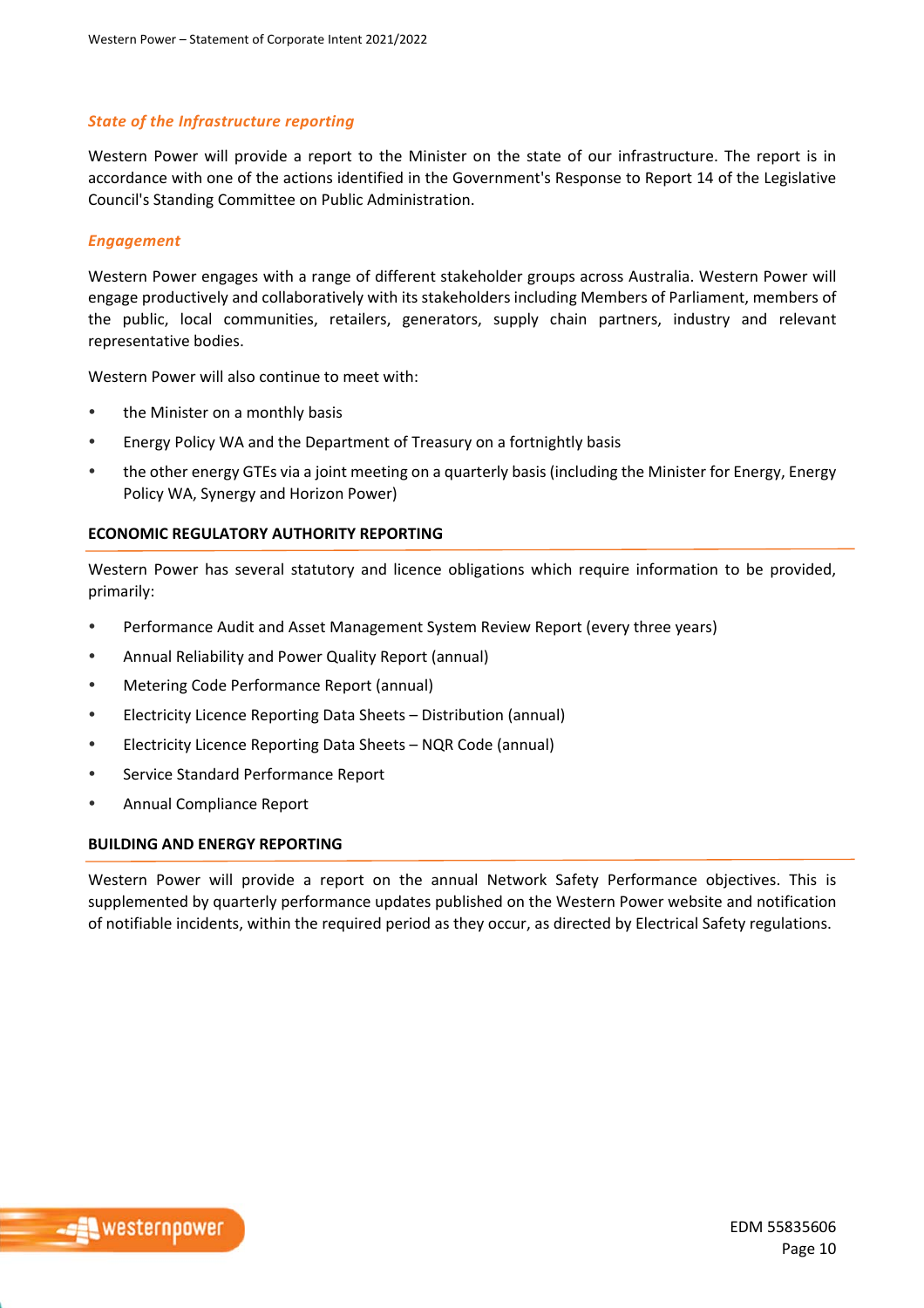### **PERFORMANCE MEASUREMENT**

Western Power's key performance measures and targets for 2021/22 are as follows:

| <b>Key Performance Indicators</b>                                                     | <b>Target</b><br><b>FY22</b> |
|---------------------------------------------------------------------------------------|------------------------------|
| <b>Safe</b><br>Public Safety incidents per month<br>All Injury Frequency Rate (AIFR)  | < 61<br>< 15                 |
| <b>Reliable</b><br>Network availability                                               | >99.93%                      |
| <b>Sustainable</b><br>Proportion of all electricity needs met<br>by renewable sources | > 30%                        |
| <b>Affordable</b><br>Net cost to the community per<br>connection                      | $<$ \$1,000                  |
| <b>People</b><br>Employee engagement score                                            | > 80%                        |

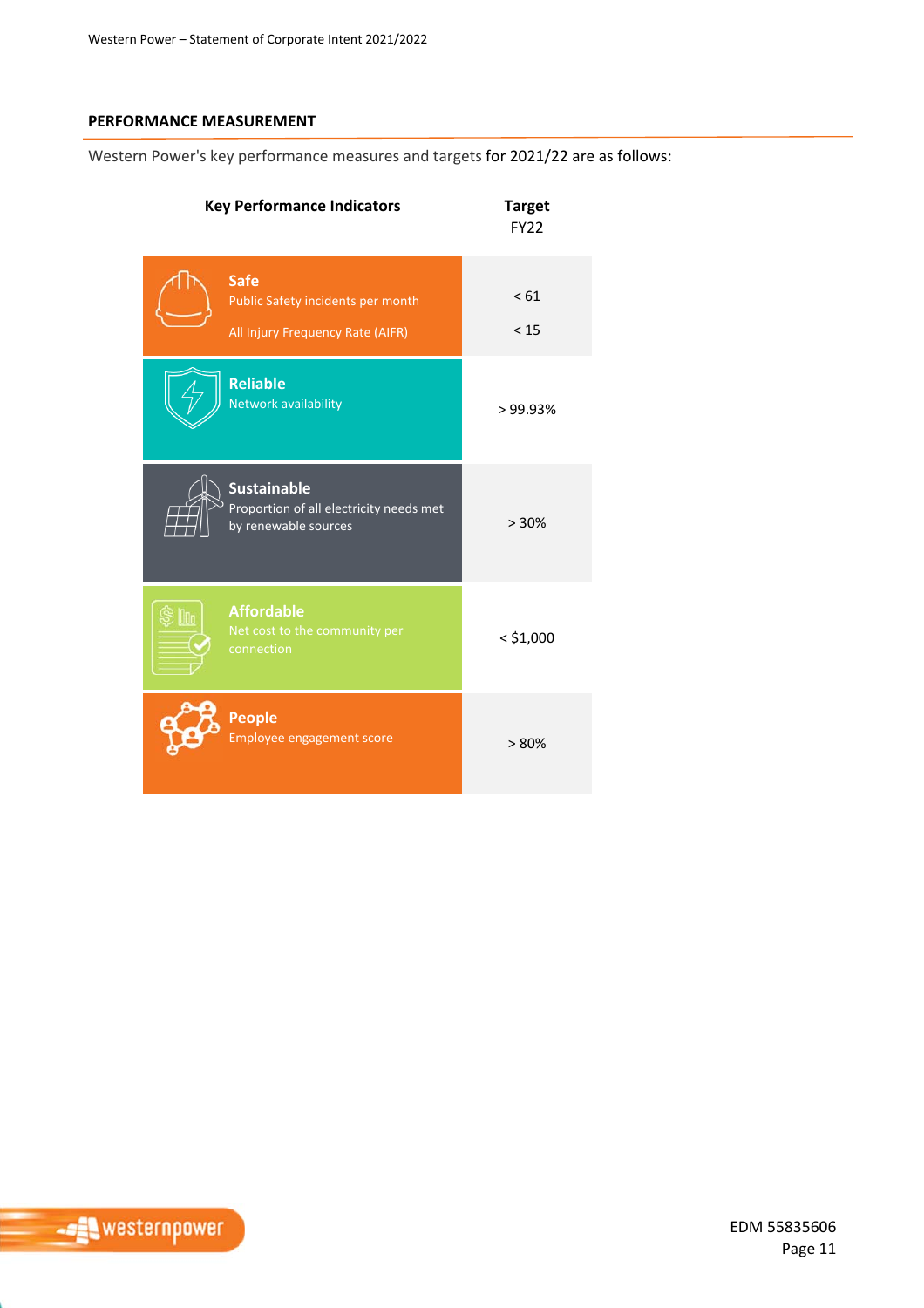## **4. FINANCES**

#### **BORROWINGS – FORECAST BORROWINGS & GOVERNMENT GUARANTEE FEE**

Western Power has a forecast net borrowing amount for 2021/22 of \$328.9 million. This represents an increase of \$151.6 million over total forecasted borrowings in 2020/21, mainly due to an increase of the Asset Investment Program.

Western Power pays a Government Guarantee Fee (GGF) of 0.7% to the Department of Treasury for the use of an implied credit rating. The GGF is a competition neutrality measure that encourages government businesses to operate in a commercial manner and to perform comparably with private sector businesses of similar risk. The GGF serves to expose government businesses to the risk-related cost of debt they would face if they were required to borrow funds based on their stand‐alone credit rating.

#### **ACCOUNTING – ACCOUNTING POLICY**

Western Power is required to prepare general purpose financial statements that have been prepared in accordance with Australian accounting standards, other authoritative pronouncements of the Australian Accounting Standards Board (AASB) (including Australian interpretations) and Schedule 4 of the Act. On operation of the Act, Schedule 4 was aligned, and cross referenced to the relevant sections of the *Corporations Act 2001*.

Western Power has been classified as a not-for-profit entity for the purpose of applying accounting standards and accordingly applies the not-for-profit principles available in the Australian accounting standards (where applicable).

For further details on the accounting policies adopted by Western Power, please refer to the financial statements section of Western Power's annual report.

#### **PRICING – NETWORK PRICING AND TARIFFS**

Western Power's reference tariffs are approved by the ERA annually as required under the Access Code. The ERA oversees the performance of Western Power's business to ensure that Western Power is operating in a manner that is economically efficient and will continue to provide value for money network access services.

Under AA4 the ERA required Western Power to move from a revenue cap form of price control to a modified price cap form of price control. This change exposes Western Power to downside and upside demand (and forecasting) risk. To mitigate any potential downside risk, Western Power will refine its existing pricing processes, and look to develop new pricing strategies within the constraints set through the access arrangement.

Western Power pays the Tariff Equalisation Contribution (TEC) to the State Government to contribute towards the financial viability of Horizon Power under Part 9A of the *Electricity Industry Act 2004*. The purpose of TEC is to enable the regulated retail tariffs for electricity that is not supplied from the South West Interconnected System (SWIS) to be, so far as is practicable, the same as the regulated retail tariffs for electricity that is supplied from the SWIS.

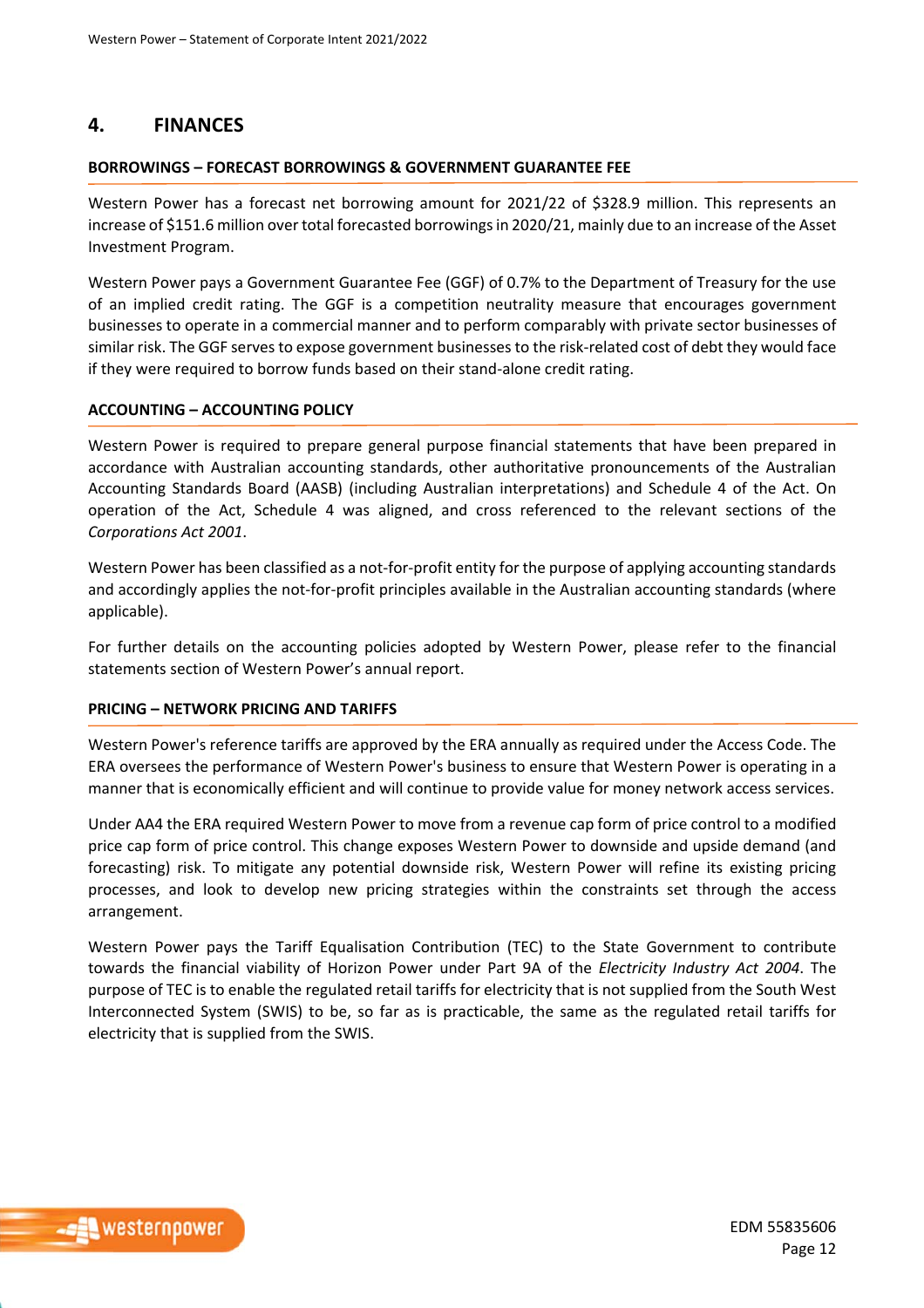## **5. PAYMENTS TO AND FROM GOVERNMENT**

#### **DIVIDEND POLICY – FORECAST DIVIDEND RETENTION**

Since the 2009/10 financial year, Western Power's dividend policy required an annual payout ratio of 65 per cent of the audited 30 June net profit after tax equivalent (NPAT). In 2016/17, this ratio was increased by 10% for the efficiency measures introduced in the 2017/18 State budget to 75 percent of forecast NPAT.

Payment of the final dividend, once accepted by the Minister with the concurrence of the State Treasurer, is generally no later than six months after the end of the financial year to which it relates.

Western Power will retain its forecast 2021/22 dividend payment of \$530.9 million to instead contribute to funding future infrastructure investment. The funds will be quarantined until the Government approves business cases for the strategic infrastructure requirements of Western Power.

#### **COMMUNITY SERVICE OBLIGATIONS (CSOs) AND OTHER PAYMENTS FROM GOVERNMENT**

Section 99(1) of the Act defines "community service obligations" as "obligations to perform functions or to meet performance targets that it is not in the commercial interests of the corporation concerned to perform or meet".

In 2021/22, forecast payments of \$173.8 million from Government is comprised of:

- An equity contribution of \$170.1 million for dividend on capital contributions, whereby Government returns to Western Power the value in the dividend calculation resulting from capital contributions.
- A subsidy of \$3.7 million for the State Underground Power Program.